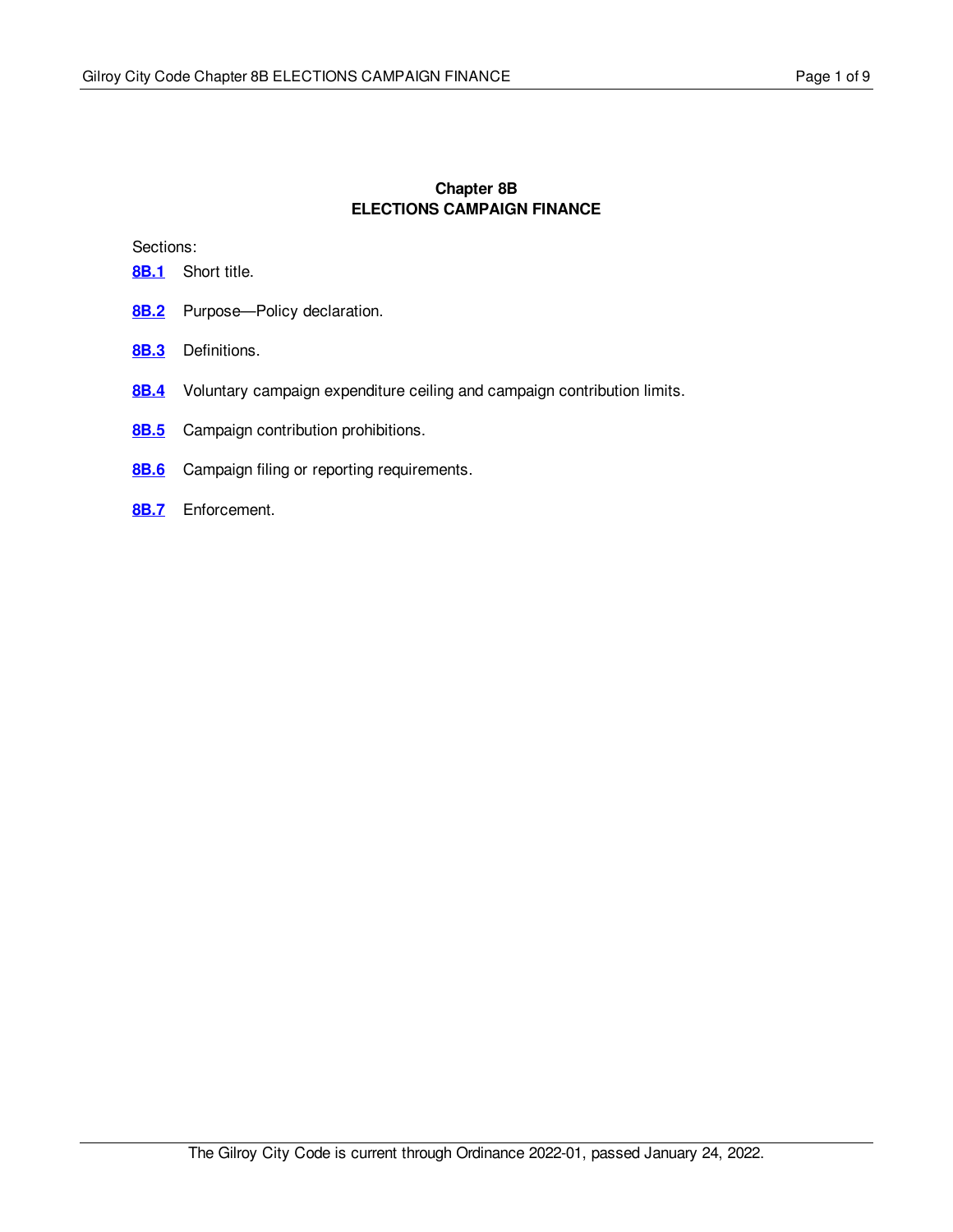## <span id="page-1-0"></span>**8B.1 Short title.**

This chapter shall be cited and referred to as the "elections campaign finance" law of the city. (Ord. No. 2012-05, § 1, 3-19-12)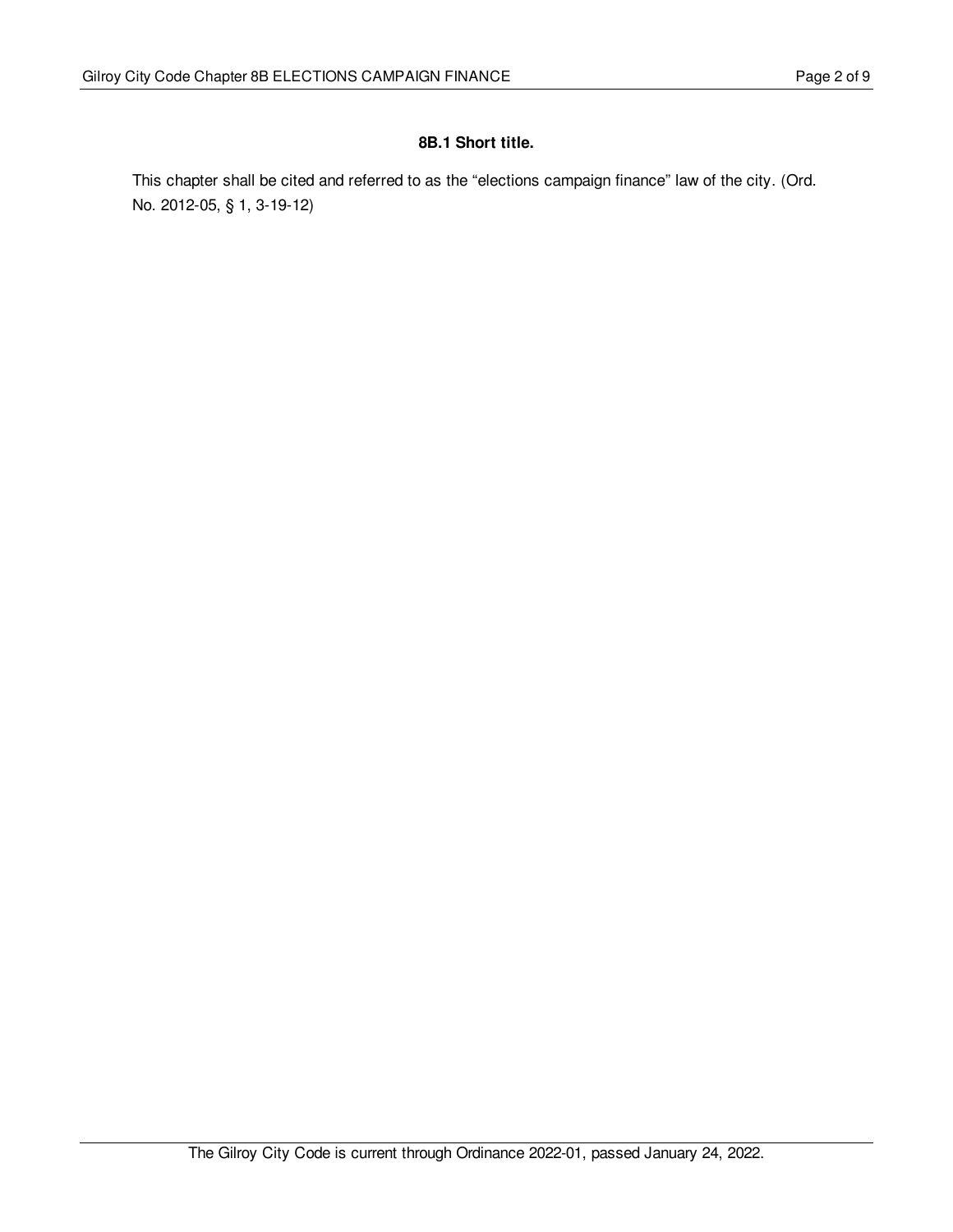# <span id="page-2-0"></span>**8B.2 Purpose—Policy declaration.**

The city council hereby finds that the campaign financing regulations set forth in this chapter are in addition to, and not inconsistent with, any and all laws governing municipal elections enacted in the Political Reform Act of 1974 ("Act"), and that these regulations herein enacted are not intended to interfere with a person's compliance with that Act. (Ord. No. 2012-05, § 1, 3-19-12)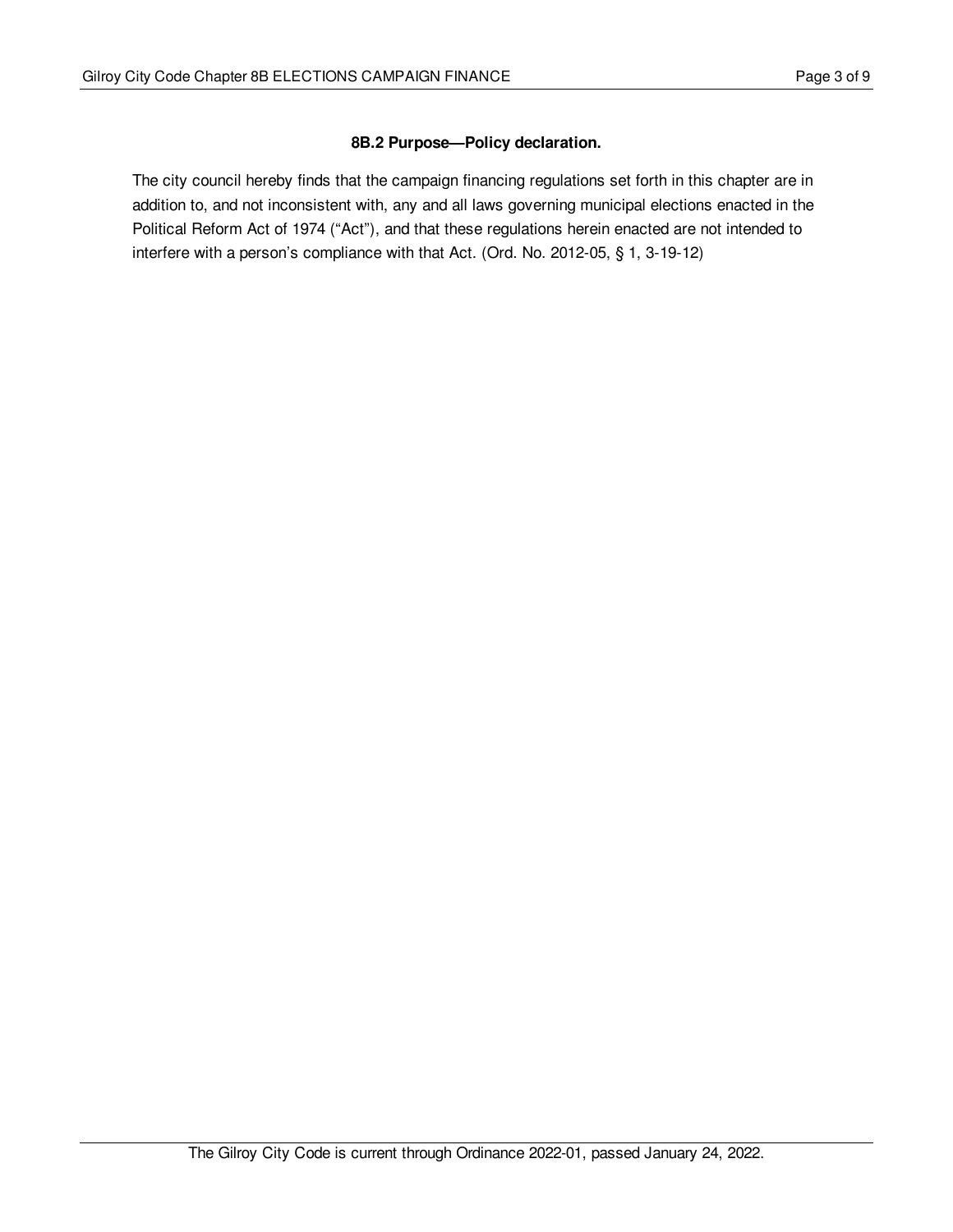## <span id="page-3-0"></span>**8B.3 Definitions.**

Because of the thoroughness of the Act's statutory scheme, unless a term is specifically defined in this chapter, or the contrary is stated (or clearly appears from the context), the definitions set forth in Chapter 2 ("Definitions," Section 82000 et seq. of the Government Code) of the Act shall govern the interpretation of the provisions of this chapter.

"Campaign statement" shall have the same meaning as defined in California Government Code Section 82006 and is an itemized report prepared on a form prescribed by the Fair Political Practices Commission.

"Committee" and "controlled committee" shall have the same meaning as defined in California Government Code Sections 82013 and 82016, respectively, as such sections may be amended from time to time.

"Contribution" shall have the same meaning as defined in California Government Code Section 82015, except that, as set forth in Section 85312, payments for communications to members, employees, shareholders, or families of members, employees, or shareholders of an organization for the purpose of supporting or opposing a candidate are not contributions or independent expenditures, provided those payments are not made for general public advertising such as broadcasting, billboards, or newspaper advertisement.

(a) For purposes of the contribution limits of this chapter the following terms have the following meanings:

- (1) "Entity" means any person, other than an individual.
- (2) "Majority owned" means an ownership of more than fifty percent (50%).

(b) For purposes of the campaign contribution limits of this chapter the following restrictions apply:

(1) The contributions of an entity whose contributions are directed and controlled by any individual shall be aggregated with contributions made by that individual and any other entity whose contributions are directed and controlled by the same individual.

(2) If two (2) or more entities make contributions that are directed and controlled by a majority of the same persons, the contributions of those entities shall be aggregated.

(3) Contributions made by entities that are majority owned by any person shall be aggregated with the contributions of the majority owner and all other entities majority owned by that person, unless those entities act independently in their decisions to make contributions.

"Person" shall mean an individual, proprietorship, firm, partnership, joint venture, syndicate, business trust, company, corporation, limited liability company, association, committee, and any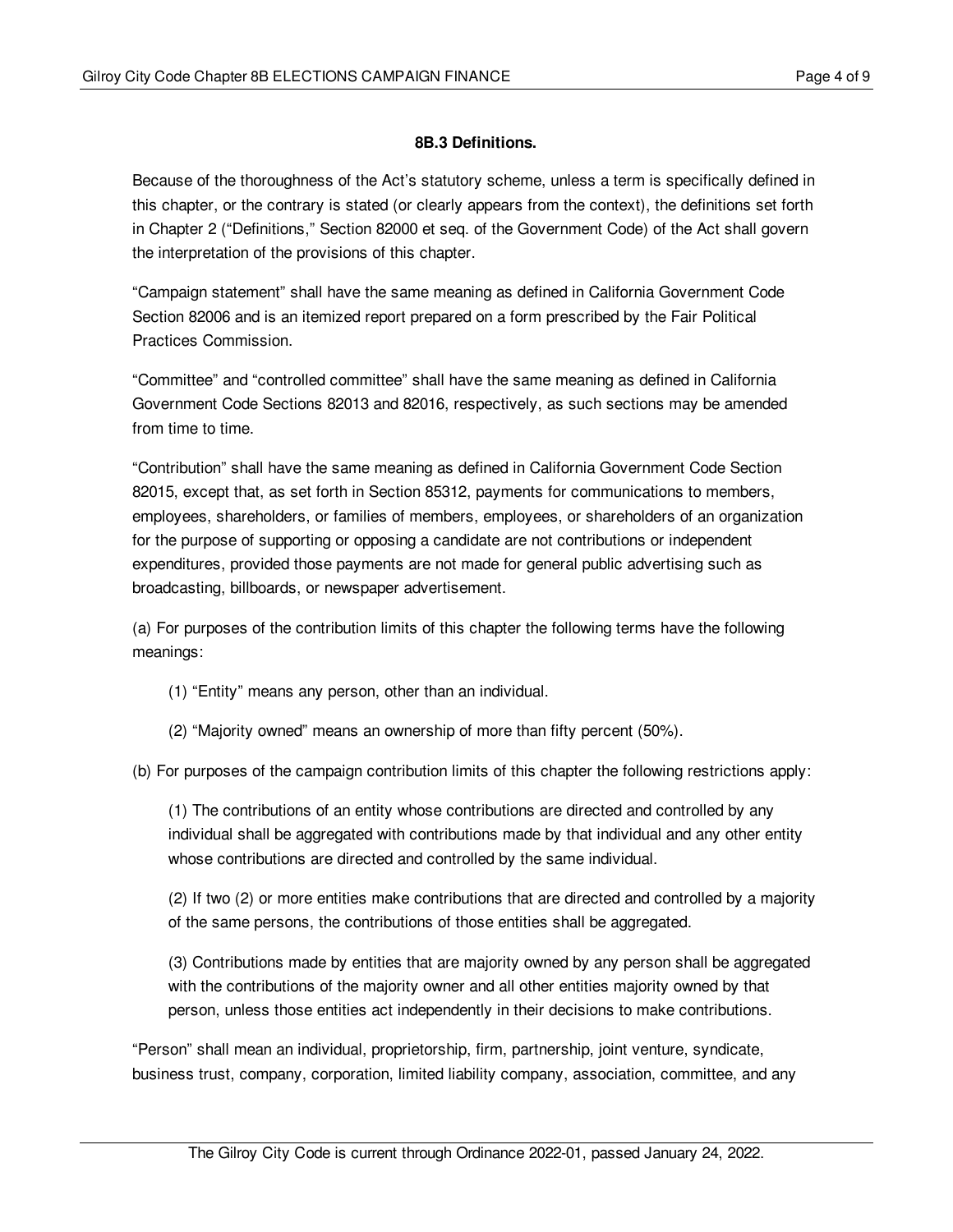other organization or group of persons acting in concert. (Ord. No. 2012-05, § 1, 3-19-12; Ord. No. 2015-07, § 1, 7-1-15)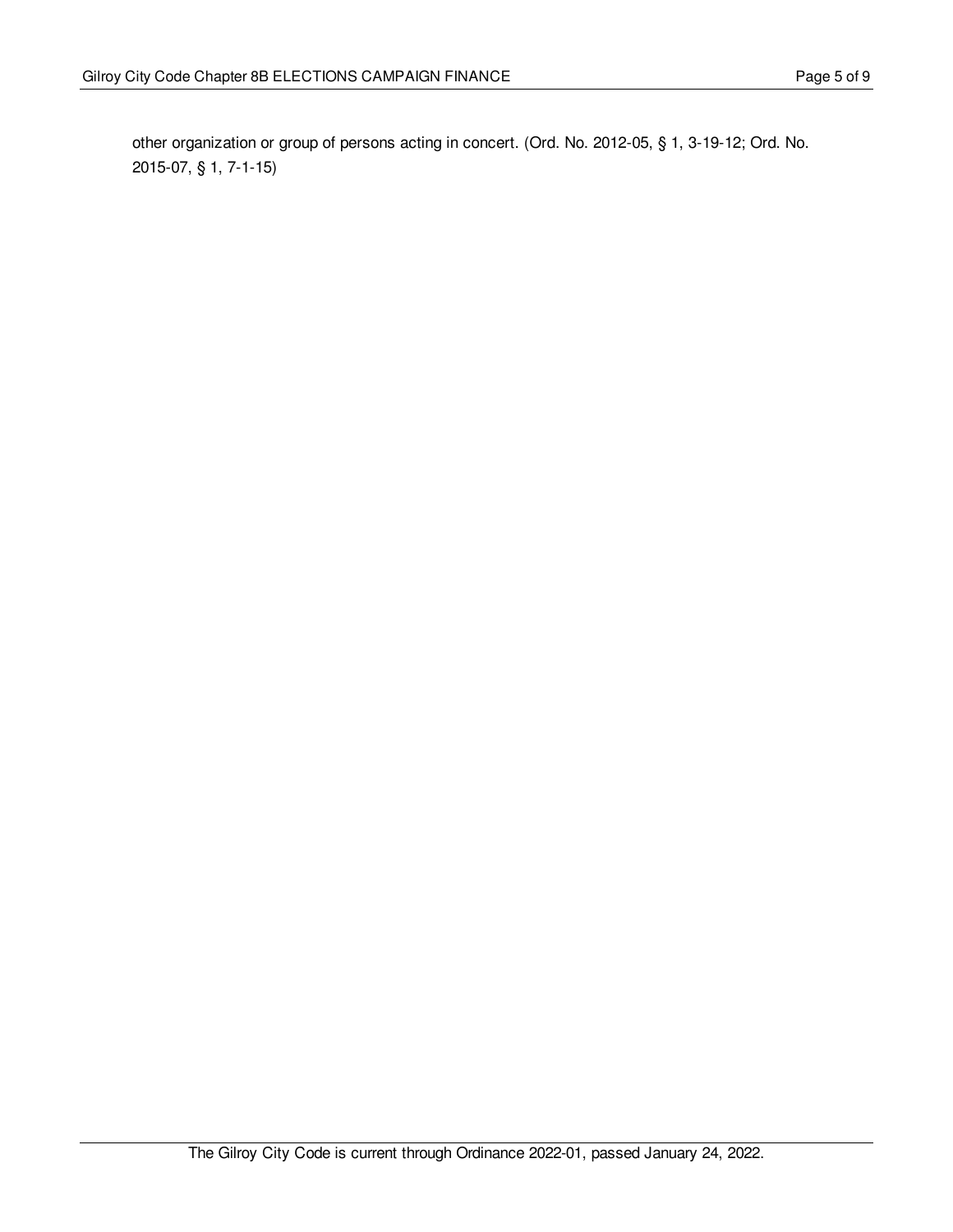## <span id="page-5-0"></span>**8B.4 Voluntary campaign expenditure ceiling and campaign contribution limits.**

(a) The city council does hereby establish a voluntary campaign expenditure ceiling as follows: For a candidate for municipal office and for any and all controlled committees of such candidate, in the aggregate not to exceed one dollar (\$1.00) per resident for each municipal election. Should a candidate who has elected to comply with the voluntary campaign expenditure ceiling exceed that ceiling, he/she shall immediately notify all opponents and the city clerk by telephone and confirm the same in writing the day that such expenditure ceiling is exceeded.

(b) The city council does hereby establish the following campaign contribution limit: seven hundred fifty dollars (\$750.00) per election to a candidate for municipal office, which limit shall apply to the total of all contributions to the candidate from any person and to any controlled committee of such candidate, other than a candidate in aid of himself or herself. (Ord. No. 2015-07, §§ 2, 3, 7-1-15)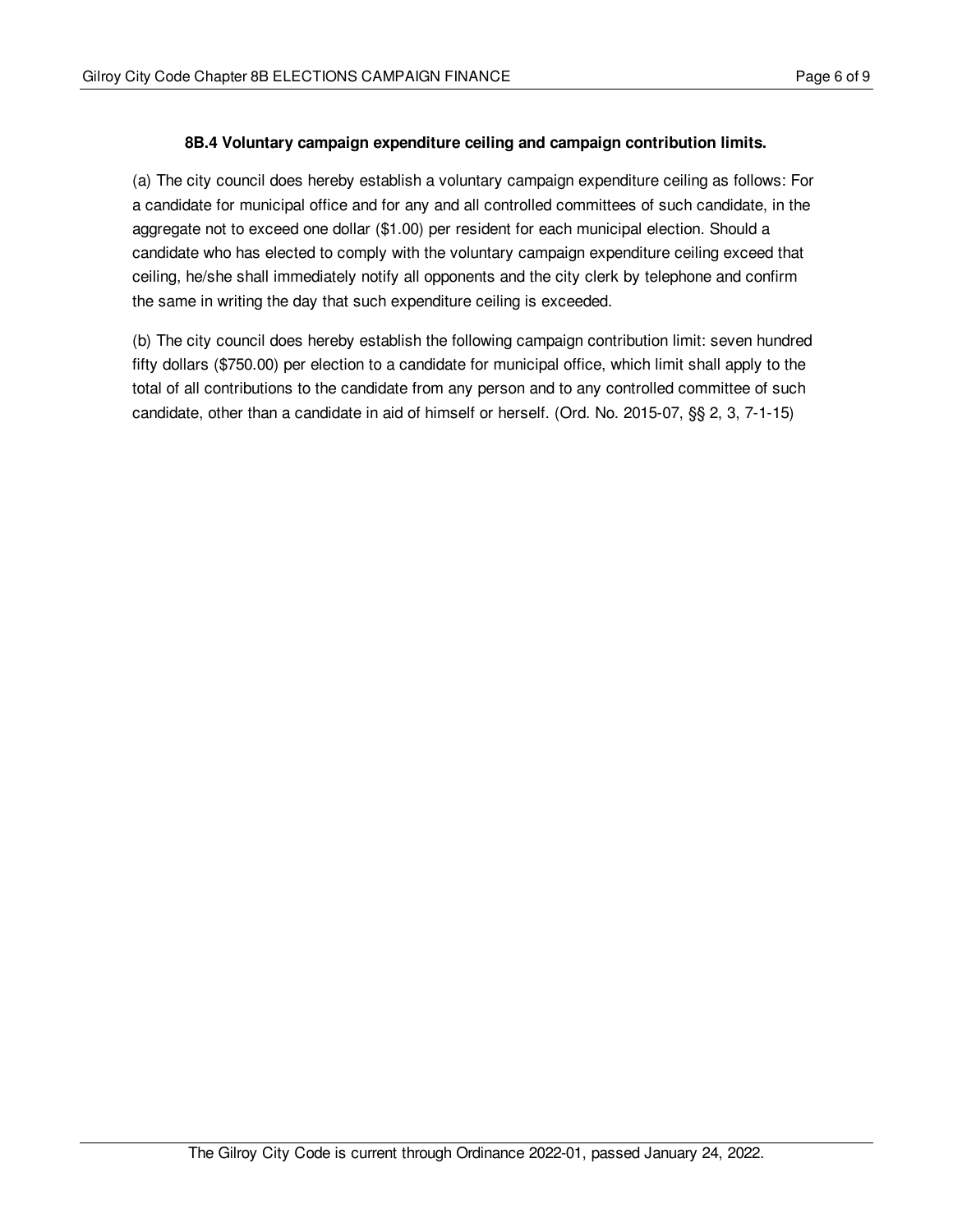## <span id="page-6-0"></span>**8B.5 Campaign contribution prohibitions.**

(a) It shall be prohibited for any person, other than a candidate in aid of himself or herself, to make any campaign contribution to a candidate for municipal office, or to any controlled committee of such candidate, which will cause the total amount contributed by such person to a candidate and all controlled committees of such candidate, with respect to a single election in support of such candidate, to exceed seven hundred fifty dollars (\$750.00).

(b) It shall be prohibited for any candidate for municipal office, or any controlled committee of such candidate, to solicit or accept any campaign contribution which will cause the total amount contributed by any person to a candidate and all controlled committees of such candidate, other than a candidate in support of himself or herself, with respect to a single election in support of such candidate, to exceed seven hundred fifty dollars (\$750.00).

(c) Extinguishing Expenditure Ceiling. Any candidate for elective office who has filed a statement accepting the voluntary expenditure ceiling is not bound by the ceiling if an opposing candidate who has accepted the voluntary expenditure ceiling exceeds the ceiling set forth in section 8B.4(a).

(d) It shall be prohibited to receive contributions from any person who does not disclose their identity, and all contributions of any amount (monetary or nonmonetary) shall be fully itemized and reported on a recipient committee pre-election campaign statement. (Ord. No. 2012-05, § 1, 3-19- 12; Ord. No. 2015-07, §§ 4, 5, 7-1-15)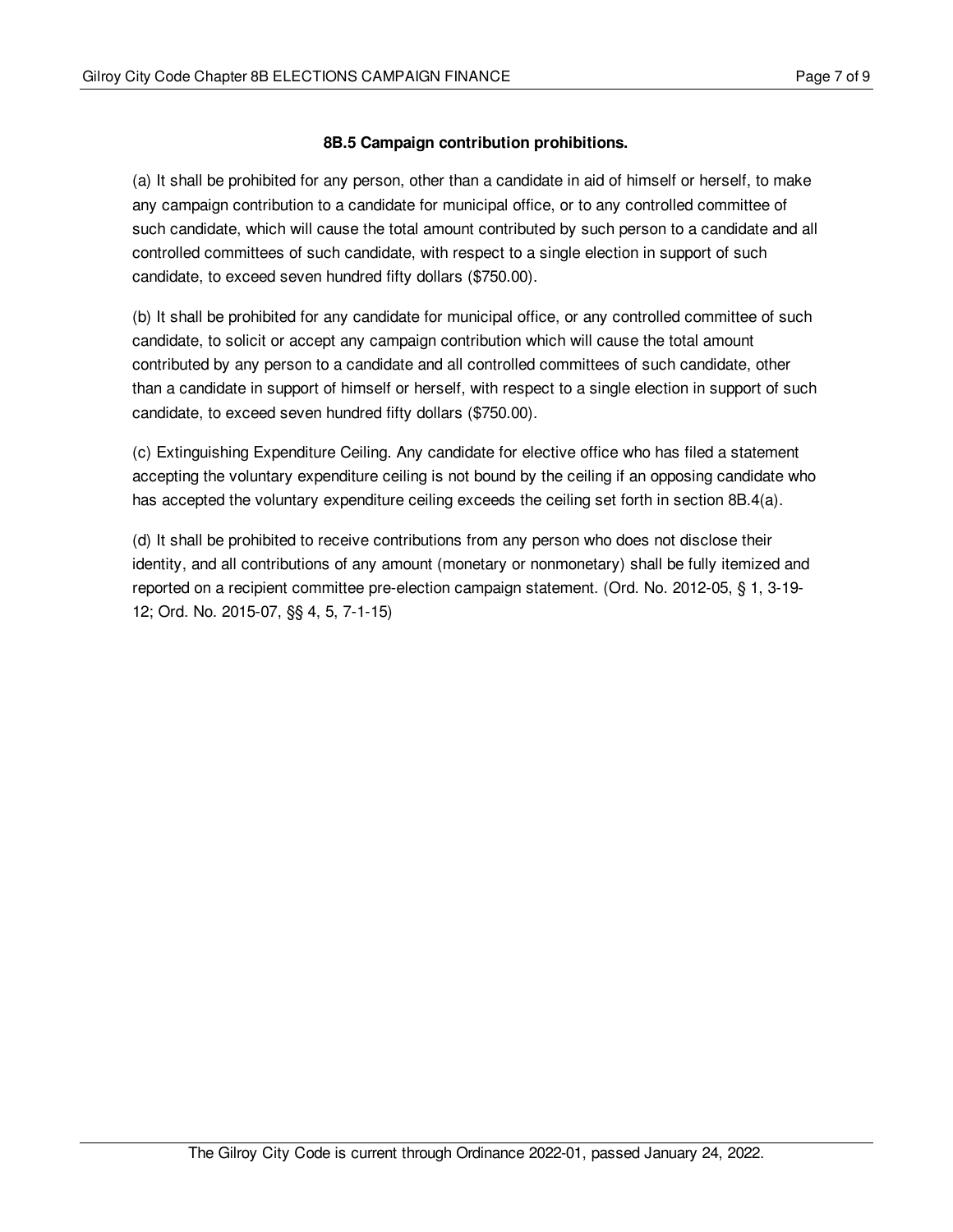## <span id="page-7-0"></span>**8B.6 Campaign filing or reporting requirements.**

(a) The city clerk shall prescribe the necessary forms for filing the appropriate statements.

(b) Each candidate must file a voluntary campaign expenditure ceiling statement with the city clerk indicating whether or not he or she will participate in the voluntary campaign expenditure ceiling program before accepting or receiving any campaign contributions. The city clerk shall ask the registrar of voters to prominently designate those candidates who participate in the program on the ballot, in the ballot pamphlet and in the sample ballot.

(c) In addition to the state law required filing of campaign statements, each recipient committee formed in conjunction with an election to a municipal office must file one additional recipient committee pre-election campaign statement with the city clerk four (4) calendar days before the election. This statement will cover the period from the last date of the most recent pre-election statement to seven (7) calendar days before the election. (Ord. No. 2012-05, § 1, 3-19-12)